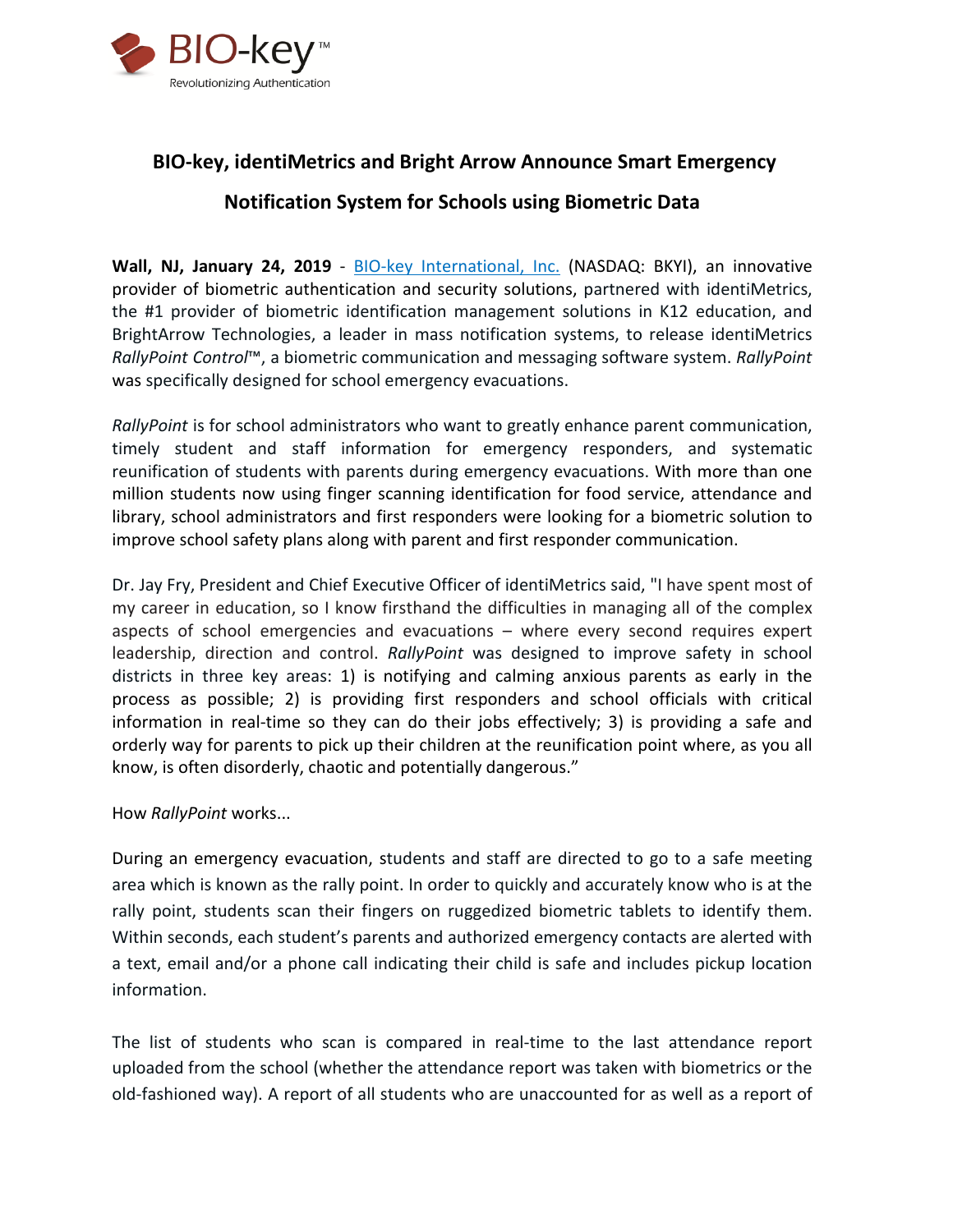all students who scanned is periodically sent to emergency responders and designated school officials.

In order to ensure a fast, controlled and safe reunification process, when the parent or custodial adult comes to pick up the child, the student scans again and the parent receives an immediate text, email and/or phone call. The message is shown to the school official eliminating any concern that the child is released to the wrong person.

"BIO-key has always championed the benefits of biometric identification and it's rewarding to be part of this school safety solution," stated Mike DePasquale, BIO-key Chairman & CEO. "Obviously, it can be extremely distressful when a parent and child are separated during a disaster. The Rally Point/IdenitiMetrics solution, including BIO-key's finger matching technology, securely connects loved ones and will thereby have an immediate and positive impact in emergency situations."

*RallyPoint can* be installed on special ruggedized tablets which include FirstNet capability. FirstNet is an exclusive cellular emergency network operated by AT&T that allows first responders to communicate during an emergency when regular cellular networks could be compromised. *RallyPoint* can also be installed on Windows tablets with regular cellular capability and even Windows laptops."

Dr. Fry added, "*RallyPoint* was specifically designed to use finger scan biometrics since students will always have their fingers with them. In emergency situations where seconds count, people don't necessarily act rationally. They're nervous, they may be shaking. They may not have their smart phones with them and certainly the younger ones won't. Students may not be with their classroom teachers who know their names or even understand their language. Biometrics is the only way to ensure correct identification, so the information sent to parents, first responders and school officials is fast and 100% accurate."

Raymond Bily, President & CEO of BrightArrow Technologies said, "We are thrilled with our collaboration with identiMetrics and BIO-key. We all understand the issues and challenges that school districts face every day, especially when it comes to school safety and security*. RallyPoint* is a critical communication tool for school districts to improve safety, security and communication."

Mr. Bily continued, "Key elements to school evacuation management include knowing what students are present, who is yet to be accounted for and how to instantly report to their parents' cell phones. BrightArrow's Student Information System or SIS integration technology ensures these objectives are accomplished seamlessly, powered by our robust mass notification system. And with RallyPoint in place, it is just a small upgrade cost to the full BrightArrow system that delivers everything other messaging systems have and much more."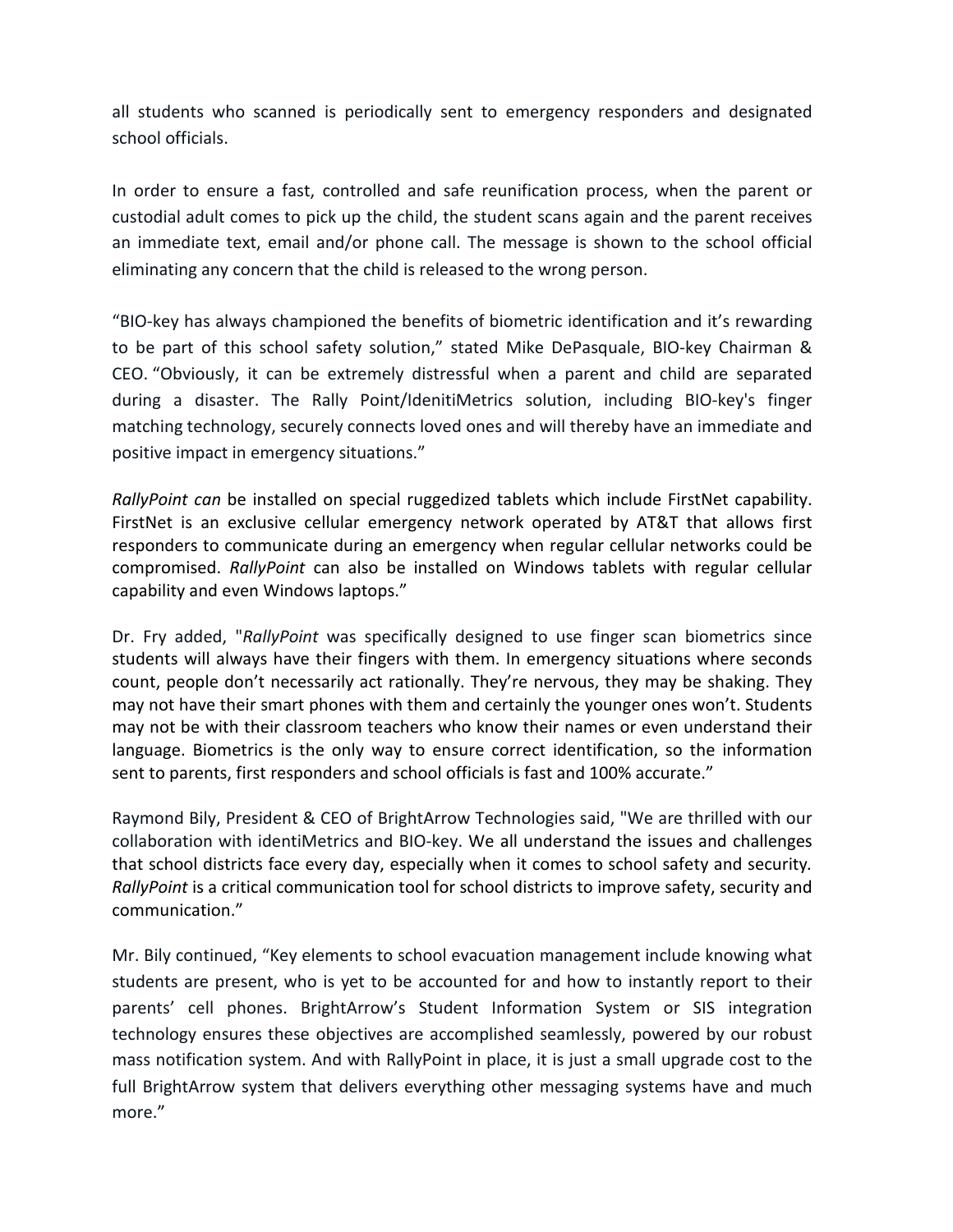#### **About identiMetrics**

identiMetrics Biometric ID Management™ is for school administrators and managers who are interested in simplifying identification management for students and staff. identiMetrics award-winning biometric technology was developed specifically for the unique needs of schools and provides identification to all the leading education software applications. From seasoned staff down to kindergarten students, identiMetrics is 100% accurate, safe, and secure. identiMetrics provides a flexible, unified biometric ID management platform allowing single sign on ID for applications used for attendance, food service, library, employee time clock – everywhere when accurate student and staff identification is essential. identiMetrics is a proud signatory of the [Student Privacy Pledge.](https://studentprivacypledge.org/)

### **About BrightArrow Technologies**

Founded in 1997, BrightArrow Technologies is revolutionizing the way organizations automatically deliver messages simultaneously to large groups of people. Their powerful, yet easy-to-use system delivers voice messages, emails, text messages and social media posts seamlessly in a single action, at an unprecedented price. BrightArrow covers all bases with over 20 years of extensive and comprehensive development and state-of-the-art voice and messaging technology, delivering one of the most reliable and fastest adapting notification platforms in the marketplace.

### **About BIO-key International, Inc. (**[www.bio-key.com](http://www.bio-key.com/)**)**

BIO-key is revolutionizing authentication with [biometric solutions](https://www.bio-key.com/biometric-authentication-solutions/enterprise-security-software/) that enable convenient and secure access to information and high-stakes transactions. We offer alternatives to passwords, PINs, tokens, and cards to make it easy for enterprises and consumers to secure their devices as well as information in the cloud. Our premium [finger scanning devices](https://www.bio-key.com/biometric-solution-technology/usb-fingerprint-scanners/) offer market-leading quality, performance and price. BIO-key also brings the power and ease of use of biometric technology to its [TouchLock line](http://www.bio-key.com/products/touchlock/) of biometric and Bluetooth enabled padlocks – providing even more ways to BIO-key your world!

### **BIO-key Safe Harbor Statement**

All statements contained in this press release other than statements of historical facts are "forward-looking statements" as defined in the Private Securities Litigation Reform Act of 1995 (the "Act"). The words "estimate," "project," "intends," "expects," "anticipates," "believes" and similar expressions are intended to identify forward-looking statements. Such forward-looking statements are made based on management's beliefs, as well as assumptions made by, and information currently available to, management pursuant to the "safe-harbor" provisions of the Act. These statements are not guarantees of future performance or events and are subject to risks and uncertainties that may cause actual results to differ materially from those included within or implied by such forward-looking statements. These risks and uncertainties include, without limitation, our ability to develop new products and evolve existing ones, customer and market acceptance of biometric solutions generally and our specific offerings, our ability to expand sales within existing customer relationships, our ability to raise additional capital, and our ability to attract and retain key personnel. For a more complete description of these and other risk factors that may affect the future performance of BIO-key International, Inc., see "Risk Factors" in the Company's Annual Report on Form 10-K for the year ended December 31, 2017 and its